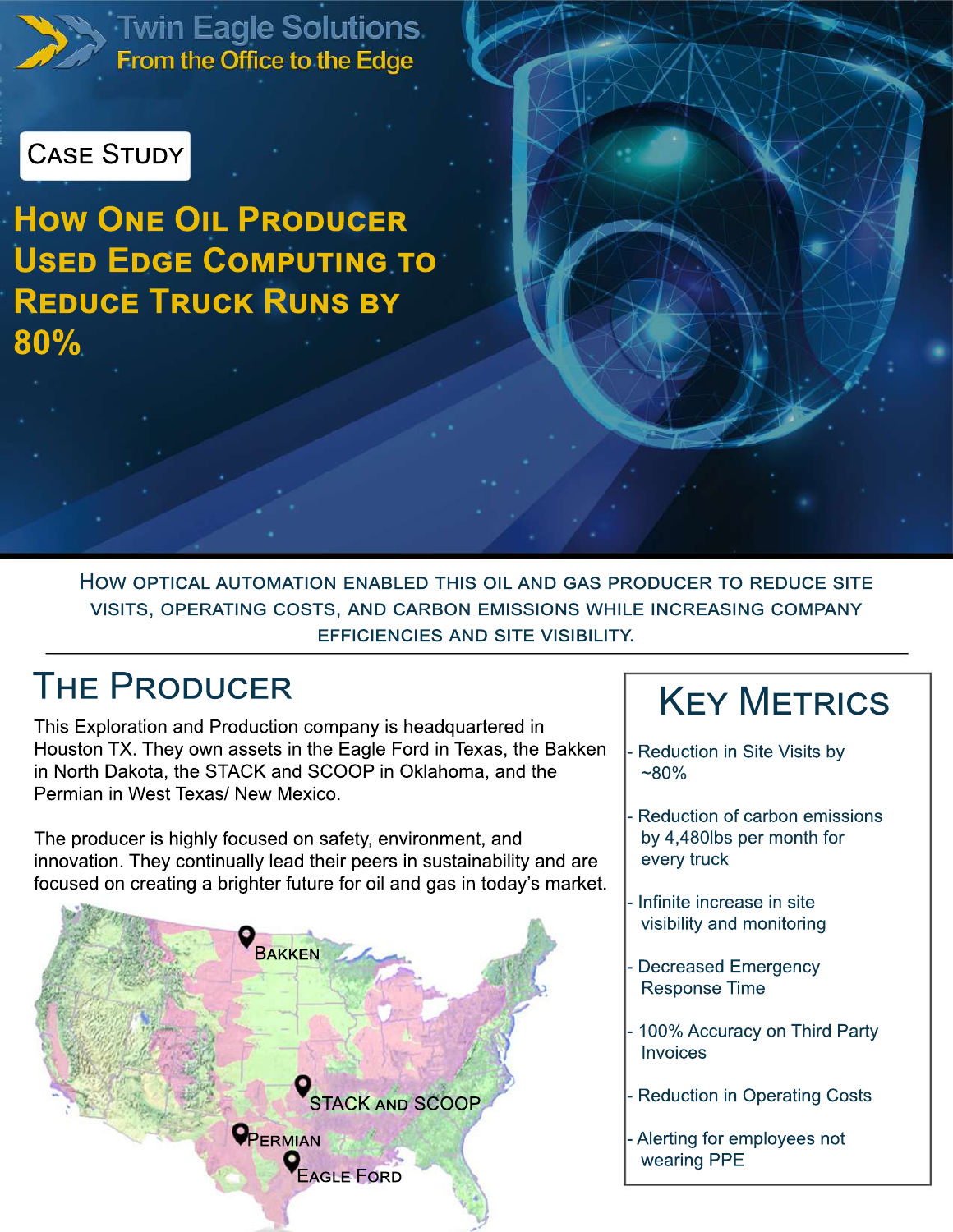

### THE CHALLENGE

In efforts to reduce well site risks such as leaks and damaged equipment, which can cause safety concerns, the producer had an "every well every day" policy. An every well every day policy is exactly as it sounds; They required their site operators so visit every one of their oil wells at least once a day. While this is a great model for maintaining the producer's high standards for safety and environmental responsibility, it was not conducive for their bottom line.

On average, each well site operator could visit 5 oil pads a day, assuming none of the wells needed maintenance. Some operators would drive to sites 2-3 hours away, check the site for 15 minutes, and then drive 2-3 hours back. This proved to be an ineffective use of resources.

Another issue was that the producer had no way of authenticating invoices from 3rd party companies that were hired to complete work on certain well sites. For example, the producer would pay a water tanker truck to empty well pad tanks multiple times a week. The tank truck company, knowing there was no way of proving how many times they were on site, could invoice for more site visits then they actually completed.

The producer could be losing money because of process inefficiencies and the inability to audit 3rd party invoices. They recognized this issue and set out to find an innovative way to remediate the issue without compromising their every well everyday policy.

The producers Caron Footprint from the daily truck runs were proving to be quite high. Each truck emitted  $\sim$ 219lbs of Co2 a day. Because of the producer every site everyday policy, each truck emitted  $\sim$ 79,935lbs of Co2 each year.

# **THE SOLUTION**

Twin Eagle was hired by the producer to create a video AI solution that would increase their efficiencies and allow them to have more oversite of their assets in the field.

The video network that Twin Eagle pioneered metall of the producer's criteria and created some additional benefits as well. Twin Eagle engineered a Remote Site Inspection (RSI) Option that utilized a Hanwha AI PTZ Camera on a movable skid. This solution is capable of monitoring all assets on the well site and capturing all key metrics important to the producer.

In addition to having a remote overview of the well site, the camera was able to track vehicles and personnel that came onto the site utilizing



a local edge server. Twin Eagle was able to program the camera so that it recorded specified events and stored them in a local Video Management System (VMS) video management system for someone to view later. For example, the camera would count, record, store and report data locally every time a tank truck would enter the site. This allowed the producer to audit the invoice from the tank truck company to confirm they were billing for the correct amount of site visits.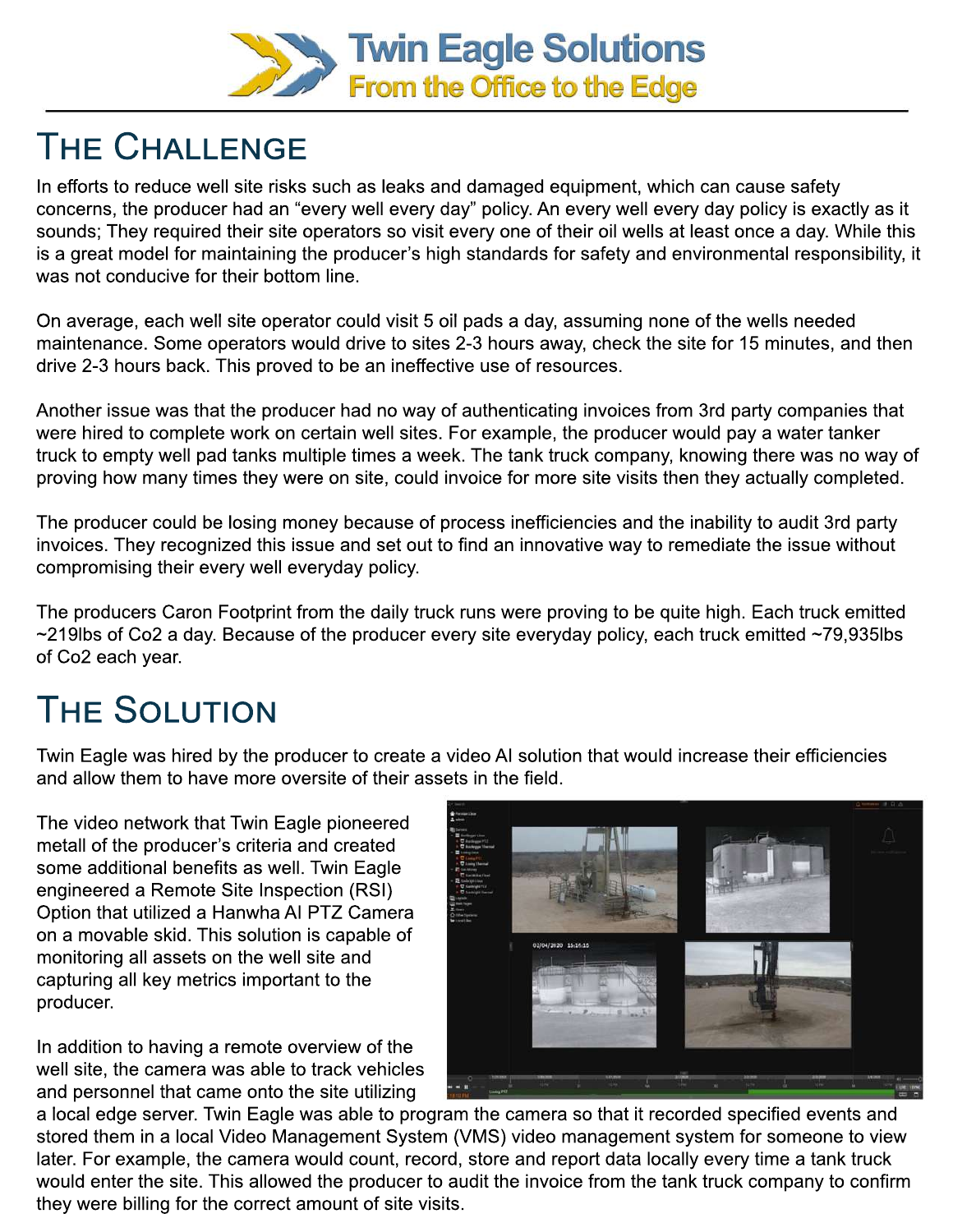

Twin Eagle engineered this solution with the focus on ease of use. TEC wanted this to be a solution that was an easy model to adopt into the producer's processes. Below is the important information for this solution.



# **SOLUTION SPECS**

- 1 time purchase fee (no reoccurring monthly fees)
- Solar powered
	- 3 days of autonomy on a full charge
- Custom integration into existing networks (This example is LTE communications)
- Movable design
	- Easy to move if needed at another site or if site is sold.
- Custom preset tours of well sites
	- This makes a site survey as easy as 1 click
- Event tracking
	- Programmable to watch for specific events and record when event is triggered.
- Mobile phone and desktop accessibility

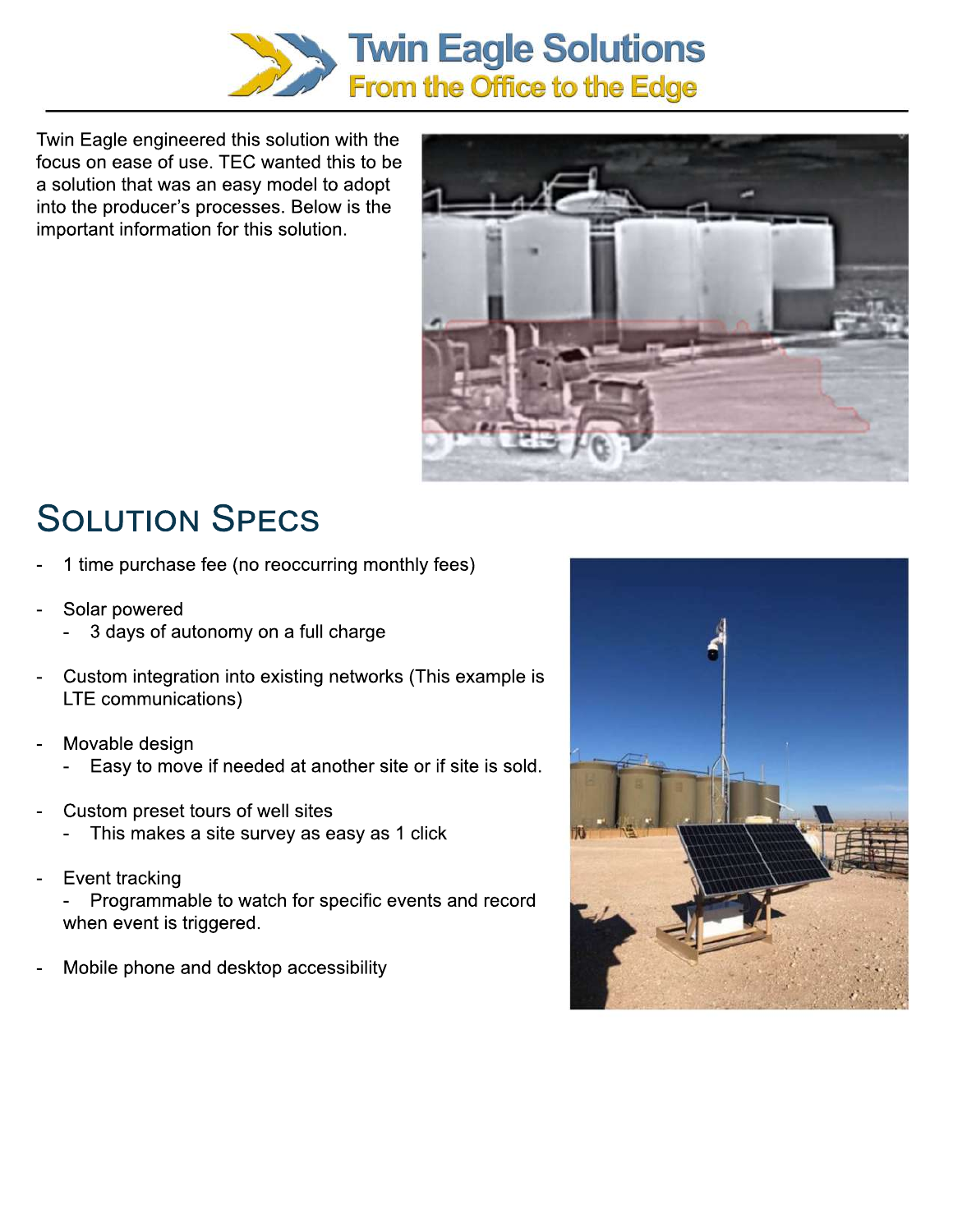

## **THE RESULTS**

#### **Site Visits**

Using AI video analytics, the producer was able to reduce the amount of site visits by 70%-80% while increasing the site visibility of each well site.

#### **Reduction in Carbon Emissions**

Because of the 70%-80% reduction in site visits, they were also able to reduce carbon emissions by 4,480lbs per month for every truck in their fleet that was performing the daily truck runs.

#### **Increased Oversite**

The producer was able to change its model from every well every day to every well multiple times a day. In this case, the producer asked Twin Eagle to program the camera to run 2 site surveys a day and send the images of key metrics to the operator through the video management software.

#### **Decreased Emergency Response Time**

The producer was able to reduce their response time to emergencies because they were able to view the site whenever they needed to. In the past they would have to wait until someone came on the site before they noticed an emergency.

#### **Invoice auditing**

The producer was able to eliminate invoice discrepancies from 3rd party companies because they were able to view what they were doing on the well site at any given time.

#### **Reduced operating cost**

The producer was able to reduce its operating cost because they were able to optimize their employees time and focus only on the sites that needed maintenance. They were also able to cut out inaccurate invoices which would result in over billing.

#### **Other benefits**

- Tank level monitoring with thermal cameras
- The producer was able to check for PPE on its employees and contractors.

### CONCLUSION

Twin Eagle was able to provide this producer with an optical solution that allowed them to maintain their standard for well site inspections and safety all while reducing their operating cost and increasing their efficiencies. The producer was also able to reduce their carbon footprint substantially through reducing the amount of truck runs they were performing. The producer was able to audit invoices from 3rd party contractors with their increased visibility of each well. Twin Eagle went above and beyond the producer's criteria by providing a solution that did not need an external power source, could be integrated into their existing networks, can be easily moved from site to site, and would be easily managed from a desktop or mobile phone. Twin Eagle also provided the producer with a solution that did not need a monthly reoccurring fee to maintain, lowering operating costs and improving ROI. After programming the camera and configuring the communications devices on the skid, this solution was plug and play for the producer.